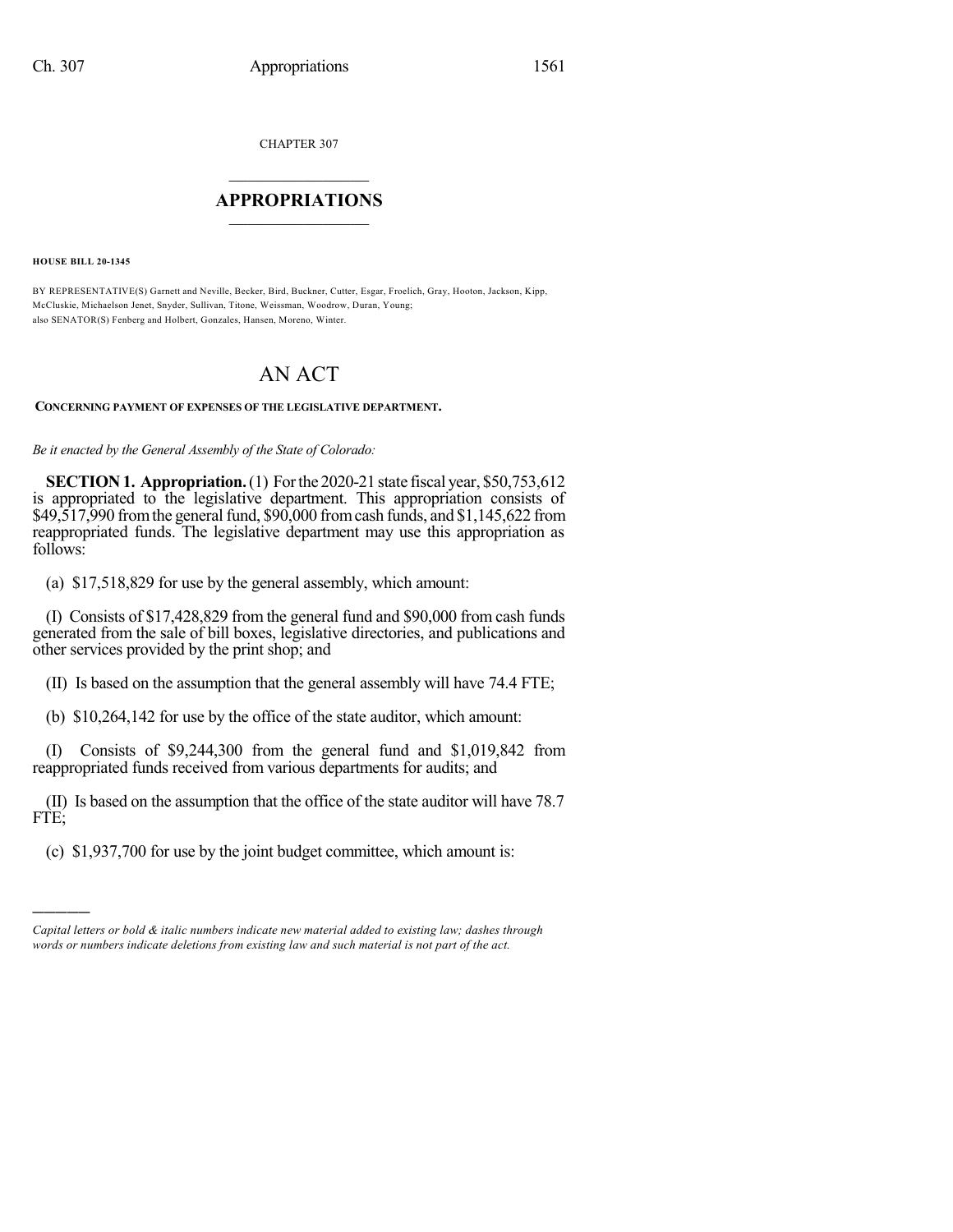(I) From the general fund; and

(II) Based on the assumption that the joint budget committee will have 16.0 FTE;

(d) \$10,107,460 for use by the legislative council, which amount:

(I) Consists of \$9,981,680 from the general fund and \$125,780 from reappropriated funds received from the general assembly pursuant to section 24-70-203 (1)(a), C.R.S.; and

(II) Is based on the assumption that the legislative council will have 81.4 FTE;

(e) \$7,076,386 for use by the committee on legal services, which amount is:

(I) From the general fund; and

 $(II)$  Based on the assumption that the committee on legal services will have 56.1 FTE;

(f) \$1,594,343 from the general fund for the PERA Amortization Equalization Disbursement;

(g) \$1,594,343 from the general fund for the PERA Supplemental Amortization Equalization Disbursement; and

(h) \$660,409 from the general fund for the PERA Direct Distribution.

(2) The general assemblyanticipatesthat during the 2020-21 state fiscal year, the tax levy on civil actions provided for in section 2-5-119, C.R.S., will return approximately \$200,000 to the general fund to offset expenses of the revision of statutes by the office of legislative legal services. This figure is included for informational purposes only.

**SECTION 2. Appropriation.** For the 2020-21 state fiscal year, \$25,000 is appropriated to the youth advisory council cash fund created in section 2-2-1306, C.R.S. This appropriation is from the general fund. The legislative department is responsible for the accounting related to this appropriation.

**SECTION 3.** In Colorado Revised Statutes, 2-2-1601, **amend** (2.6) as follows:

**2-2-1601. Legislativedepartment cashfund- redistrictingaccount- creation - definition.** (2.6) Notwithstanding any law to the contrary, any moneys MONEY appropriated from the general fund to the legislative department of the state government for any fiscal year commencing on or after July 1, 2011, that are IS unexpended or not encumbered as of the close of that fiscal yearshall not revert to the general fund and shall be transferred by the state treasurer and the controller to the legislative department cash fund; EXCEPT THAT, FOR THE 2019-20 FISCAL YEAR, ONE MILLION TWO HUNDRED THOUSAND DOLLARS OF THE UNENCUMBERED AND UNEXPENDED MONEY THAT REMAINS AT THE END OF THAT FISCAL YEAR REVERTS TO THE GENERAL FUND.